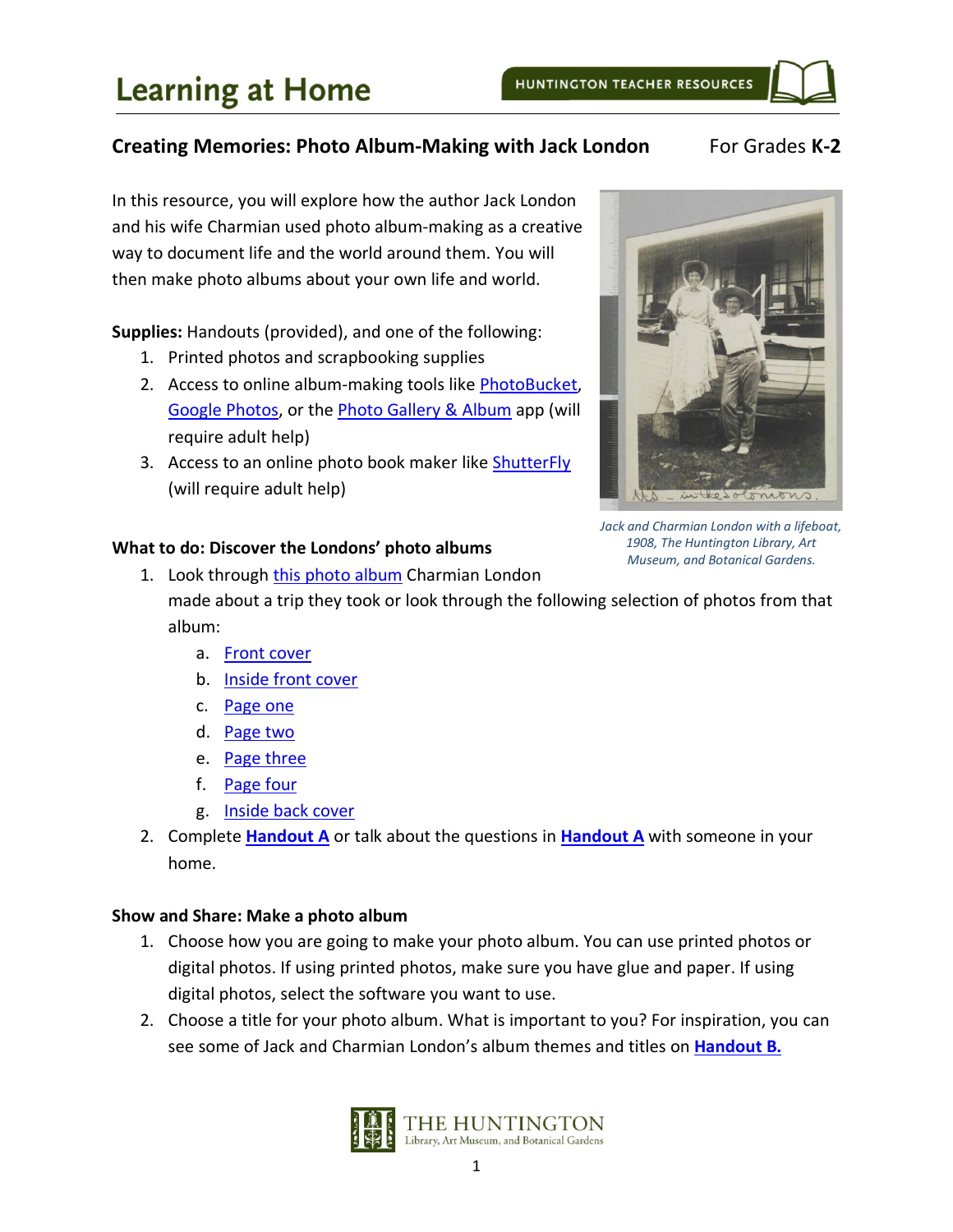# **Learning at Home**

- 3. Select photos. You can take new photos, use photos you have already taken, or ask your loved ones to share photos with you! You can also use **Flickr** to search for photos, but make sure this is okay with your parent or guardian first.
- 4. Add labels, drawings, stickers, etc. Make it yours!
- 5. Optional: Share your album with your friends and family!

### **Extend your Learning**

- 1. Look through a family member's or friend's photo album and fill out a second copy of **[Handout A.](#page-1-0)**
- 2. Today most people have phones that can capture and store thousands of photographs. Ask someone of a different generation (like a grandparent) how people captured and stored photographs when they were young. What are the similarities and differences?
- 3. Look at [another photographer's photo album](https://hdl.huntington.org/digital/collection/p15150coll2/id/7723/rec/1). Compare the album-making choices of Jack London and photographer Carl Moon.

To share and celebrate your work, email us at [Teachers@huntington.org](mailto:teachers@huntington.org)

### **This resource has some alignment with:**

HSSS. K-5. Research, Evidence, and Point of View. 2. Students pose relevant questions about events they encounter in historical documents, eyewitness accounts, oral histories, letters, diaries, artifacts, photographs, maps, artworks, and architecture.

CCSS.ELA-LITERACY.CCRA.R.7. Integrate and evaluate content presented in diverse media and formats, including visually and quantitatively, as well as in words.

<span id="page-1-0"></span>NCAS Anchor Standard 1-3. Generate and conceptualize artistic ideas and work, organize and develop artistic ideas and work, refine and complete artistic work.

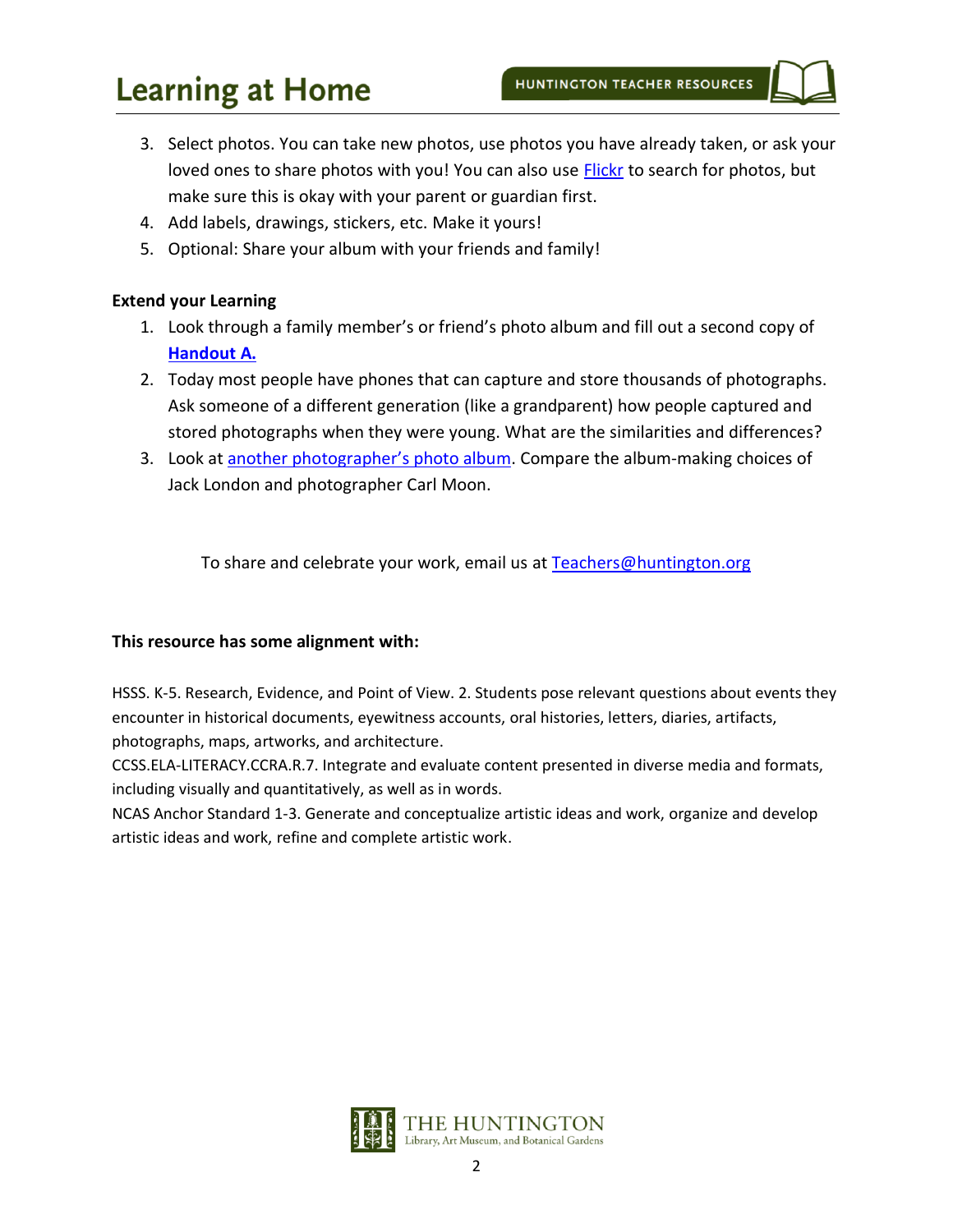### **Handout A: Photo Album Analysis**

**Directions**: Explore the photo album and complete the worksheet below either by writing or drawing.

\_\_\_\_\_\_\_\_\_\_\_\_\_\_\_\_\_\_\_\_\_\_\_\_\_\_\_\_\_\_\_\_\_\_\_\_\_\_\_\_\_\_\_\_\_\_\_\_\_\_\_\_\_\_\_\_\_\_\_\_\_\_\_\_\_\_\_\_\_\_\_\_\_\_\_\_\_\_\_\_\_\_\_\_\_

\_\_\_\_\_\_\_\_\_\_\_\_\_\_\_\_\_\_\_\_\_\_\_\_\_\_\_\_\_\_\_\_\_\_\_\_\_\_\_\_\_\_\_\_\_\_\_\_\_\_\_\_\_\_\_\_\_\_\_\_\_\_\_\_\_\_\_\_\_\_\_\_\_\_\_\_\_\_\_\_\_\_\_\_

Album Title:

What does this album title make you think of? What do you expect to find in the album?

| Describe what you SEE          |  |
|--------------------------------|--|
|                                |  |
| What people, places, and       |  |
| objects do you see in the      |  |
| pictures? Do any of the photos |  |
| grab your attention? Is there  |  |
| any writing on the pages?      |  |
|                                |  |
| Share what you THINK           |  |
|                                |  |
| Why do you think Jack London   |  |
| made this album? Who do you    |  |
| think the album was for?       |  |
|                                |  |
|                                |  |
|                                |  |
| Ask what you WONDER            |  |
|                                |  |
| If you could ask Jack London   |  |
| questions about this album,    |  |
| what would you ask?            |  |
|                                |  |
|                                |  |